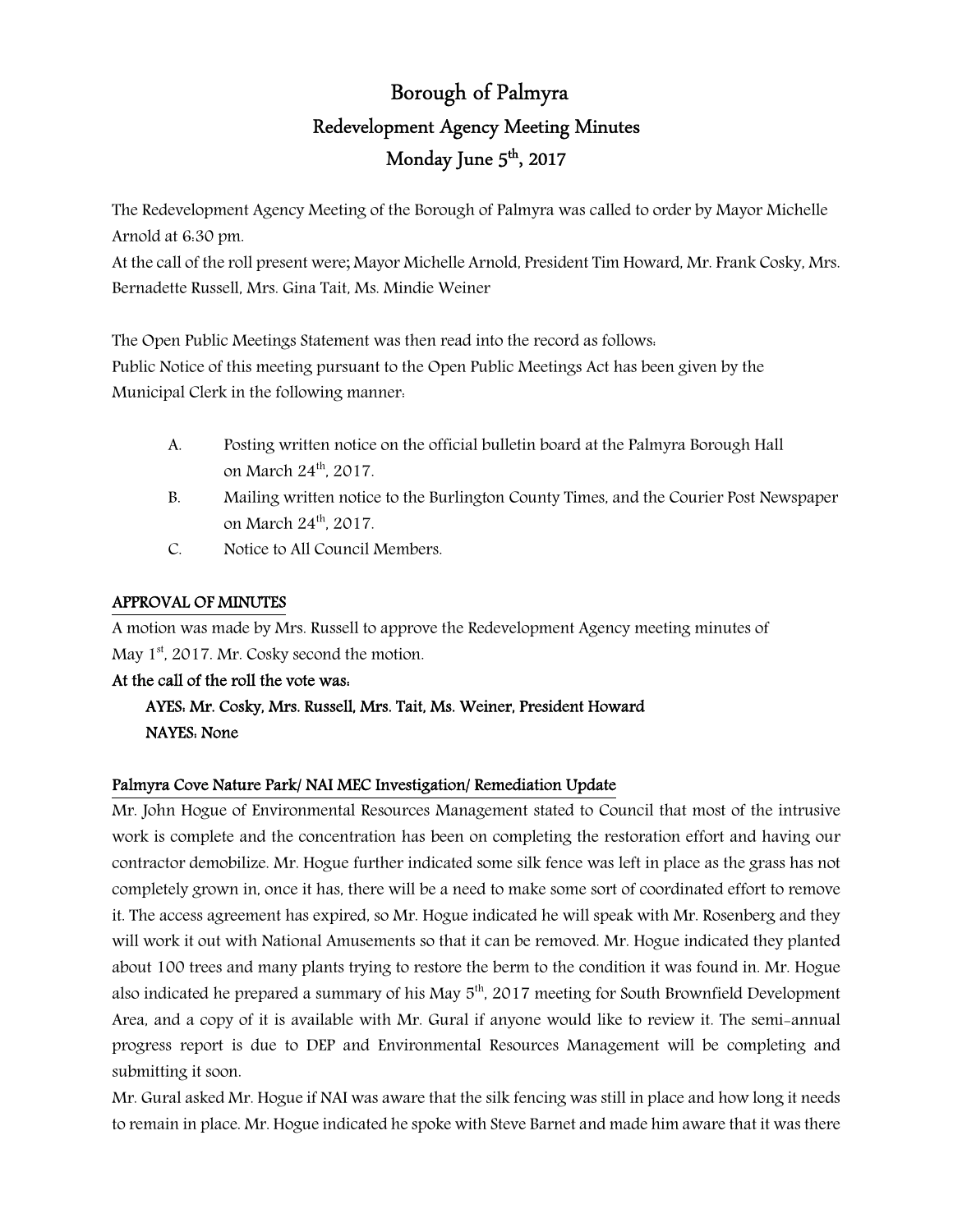and that it would need to be removed. Additionally he told Mr. Barnet that some inspections would still need to be completed, however Mr. Hogue did not give him a time frame as to when that would occur.

#### DISCUSSION ITEMS

Mayor Arnold indicated that the redeveloper pre-submission questionnaire sent to David Meiskin of Windsor Companies on April 13th, 2017, has not been returned. Mr. Gural indicated he had spoken with Mr. Meiskin who indicated he had a question regarding what part of the area he was interested in, the entire area or just the Fillit property. Mr. Gural stated he told Mr. Meiskin he would need to determine that and indicate it on his questionnaire. Mr. Gural also stated he told Mr. Meiskin about the redevelopment meeting and it was open to the public, however he nor his questionnaire are present this evening. Mr. Gural indicated the DEP Pre-Planning Coordination meeting scheduled for the 8<sup>th</sup> has been postponed, and the DEP indicated they would make that meeting available to just the Borough without Mr. Meiskin attending. Mr. Rosenberg asked if the governing body would give consideration to issuing a RFP for the development of the Rt. # 73 area. Mayor Arnold stated yes perhaps we should move on with other opportunities. After some discussion regarding how and when RFP's should be prepared, council decided to coordinate efforts and try to release the RFP just before the Brownfields Conference in December of 2017.

Mr. Rosenberg stated the Fillit mediation meeting was scheduled and at the last possible moment our adversary pulled out of the mediation. Mr. Rosenberg indicated he would like to have direction from the governing body as to whether or not they desire for him to continue trying to reschedule the mediation or would just like to set and go with the trial. The governing body indicated they should have that discussion in closed session.

Mr. Gural indicated the 2017 Brownfield Conference is coming up in December and we are approaching the deadline to register, please let Marie know if you want to attend so reservations can be made.

#### PUBLIC COMMENT

Please sign in and state your name and address for the record. Council will give all comments appropriate consideration. Each citizen will be allotted up to five (5) minutes to speak, in order to allow everyone an opportunity to ask questions and express their opinions or concerns. Please direct all comments to the Mayor. Each citizen may only speak once during each public portion.

Mrs. Russell made a motion to open the public portion, President Howard second the motion.

### At the call of the roll:

All voted in favor of the motion

Bob Rader – Harbour Drive Mr. Rader stated, you are the fourth Mayor in 15 years to attempt to do something with the other side of Rt. #73…. Is anything other than residential homes being considered for the redevelopment program? Is it any thought of commercial for the redevelopment area plan? Mayor